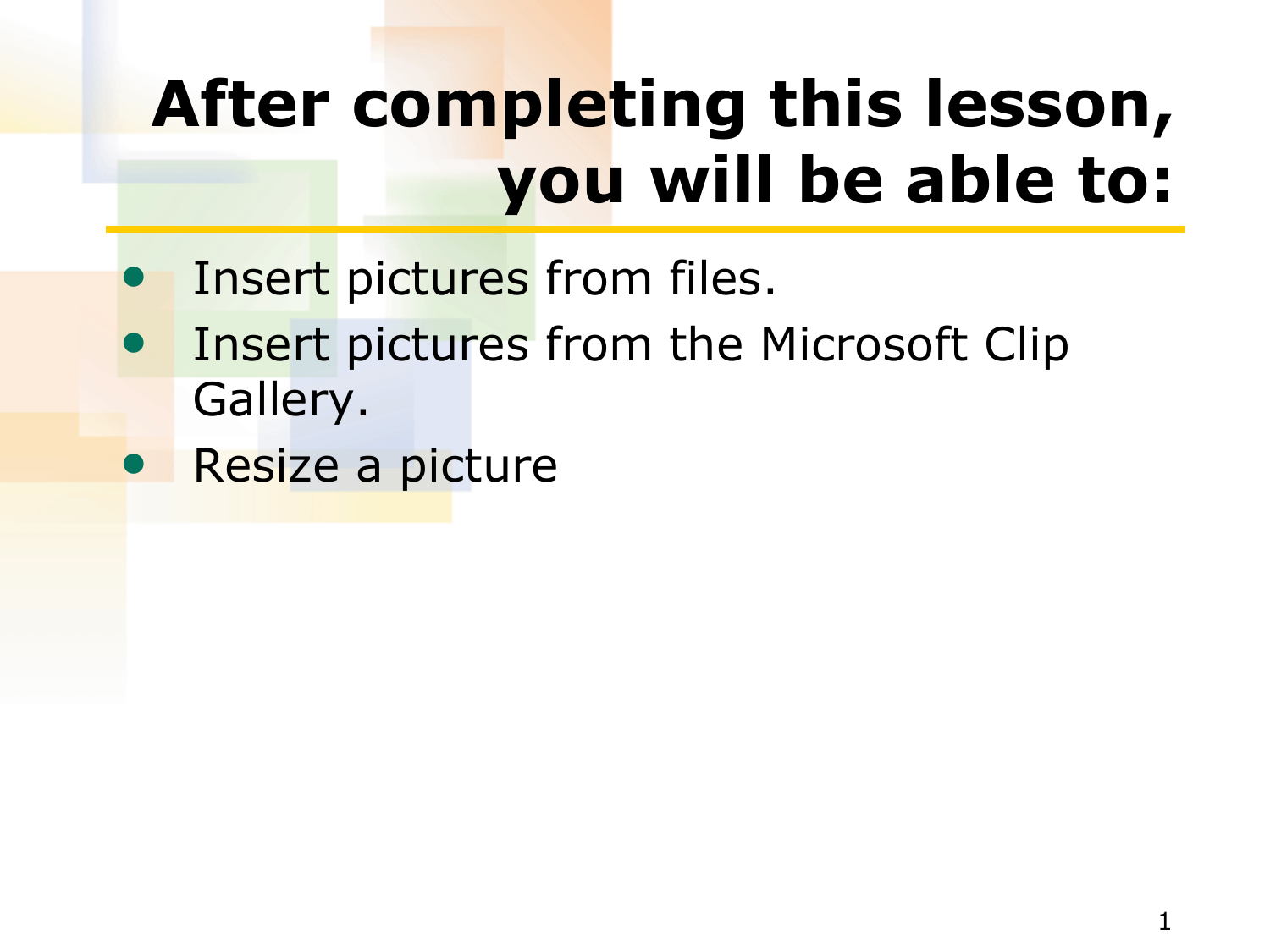### **Inserting a Picture from a File**

### **To insert a picture into a document**

- If necessary, click the Print Layout View button on the status bar.
- 2. Click to position the insertion point where you want to insert the picture.
- 3. On the Insert menu, point to Picture and click From File.

*(continued)*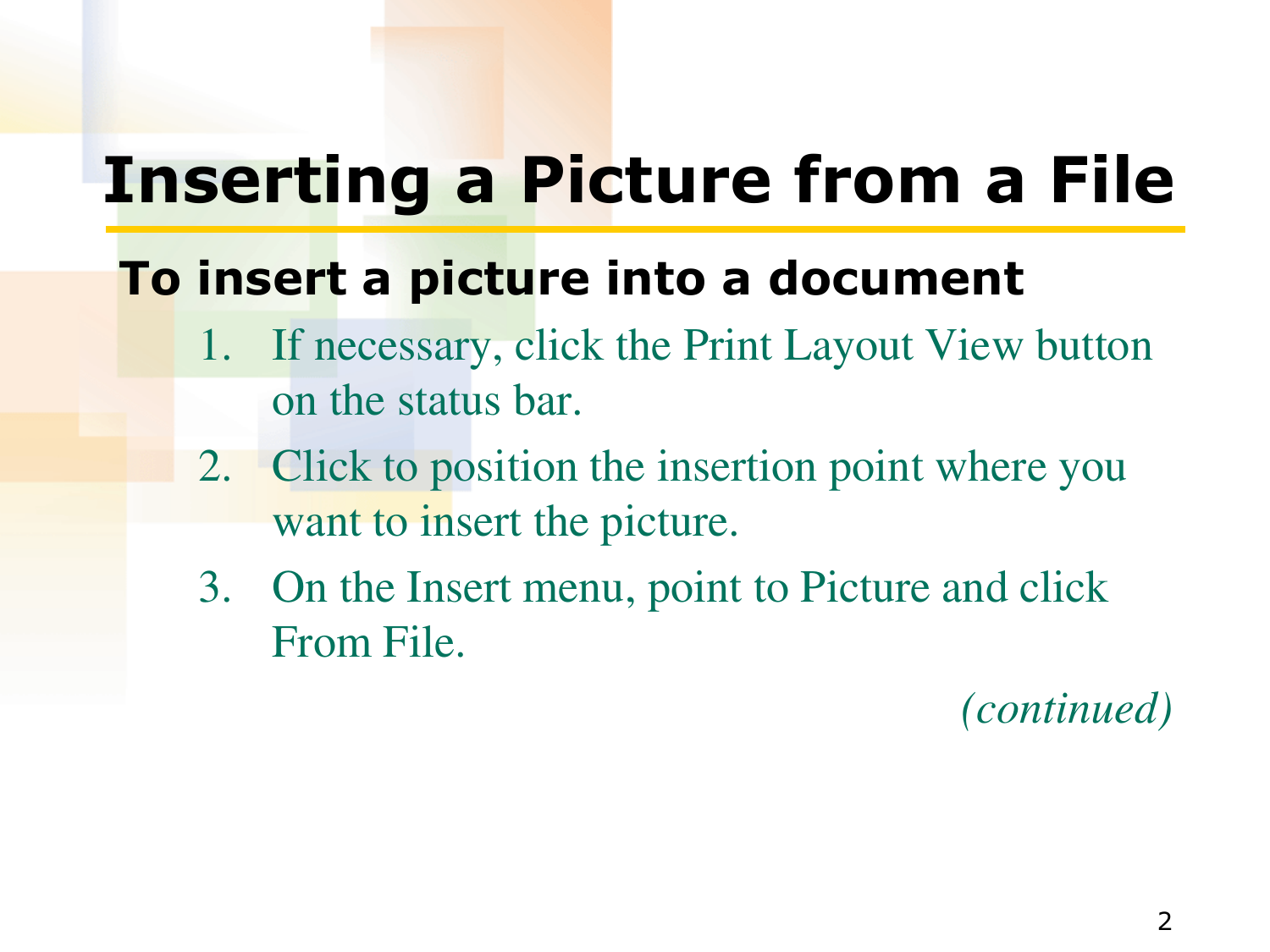### **Inserting a Picture from a File**

#### **To insert a picture into a document**  *(continued)*

- 4. In the Insert Picture dialog box, click the Look in down arrow and select the appropriate drive and folder
- 5. In the file list, click the file that you want to insert.
- 6. Click the Insert button.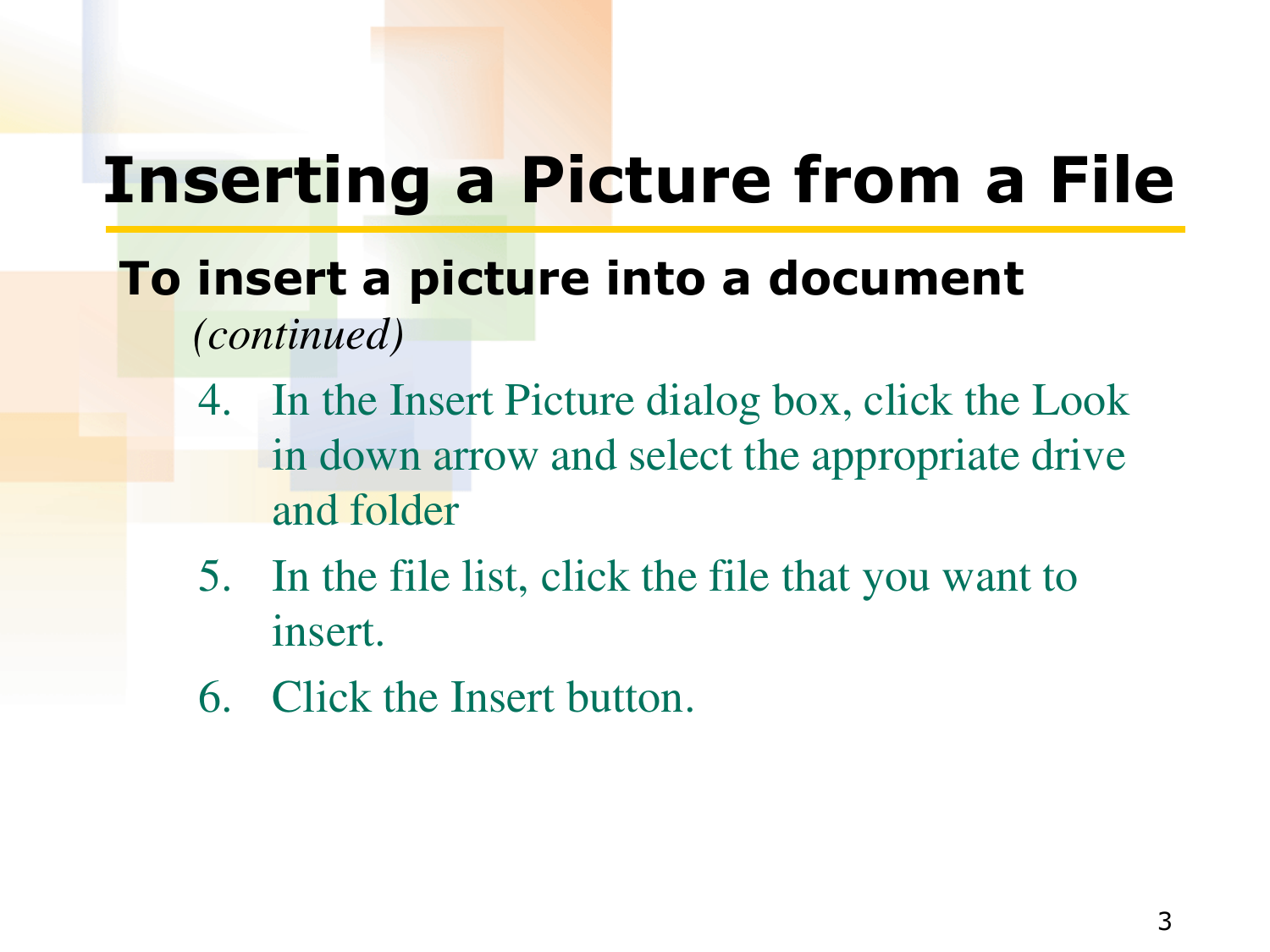### **Inserting a Picture from the Clip Gallery**

### **To insert a Clip Art picture into a document**

- 1. If necessary, click the Print Layout View button on the Status bar.
- 2. Click to position the insertion point where you want to insert the picture.
- 3. On the Insert menu, point to Picture and click Clip Art.

(*continued*)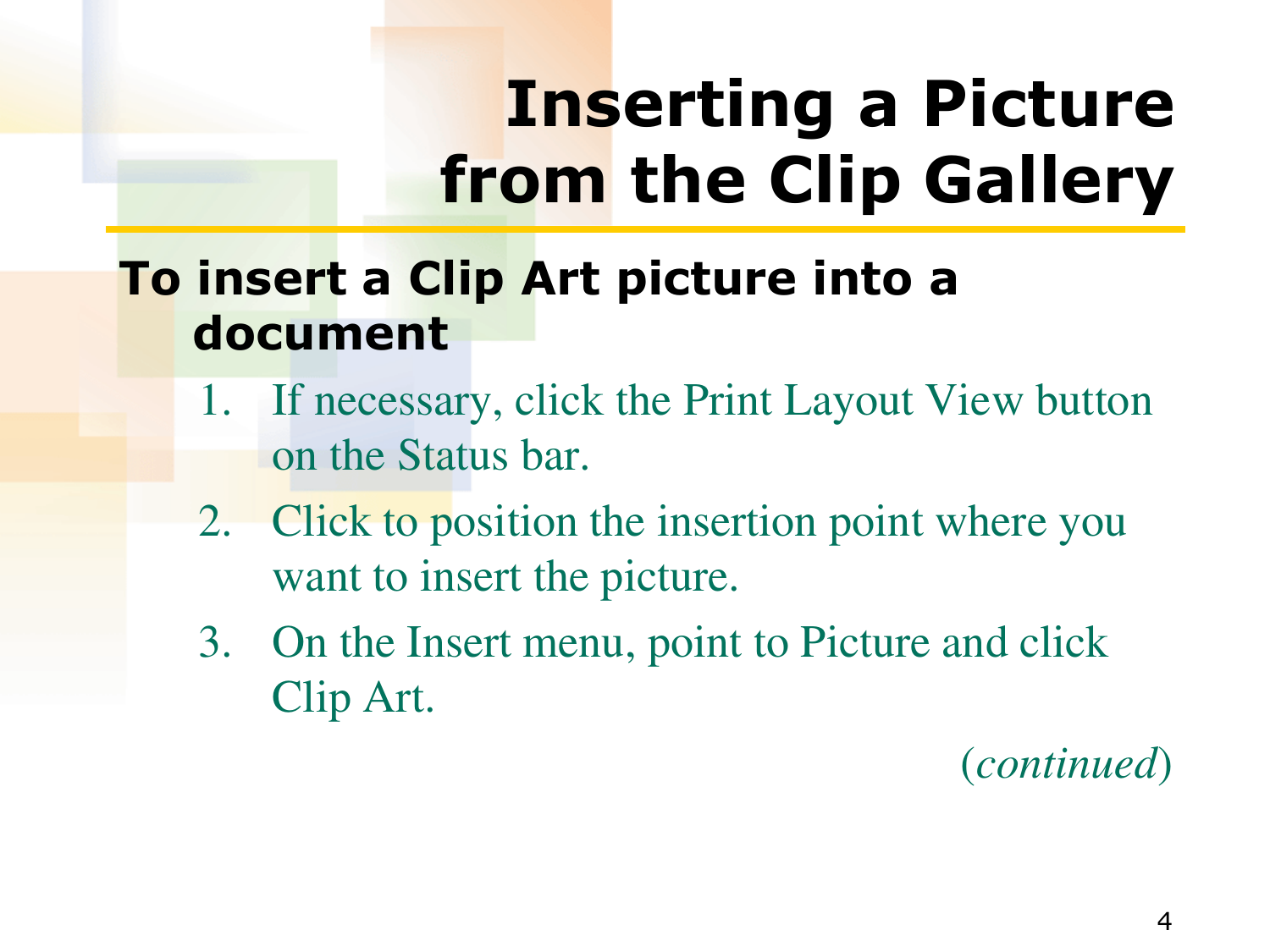## **Inserting a Picture from the Clip Gallery**

#### **To insert a Clip Art picture into a document** *(continued)*

- 4. If necessary, in the Clip Art task pane, click Clip Art in the Results should be drop down list.
- 5. In the Search text box, type in a keyword to be used in searching for a clip art.
- 6. Click Search.
- 7. Click the picture that you want to insert.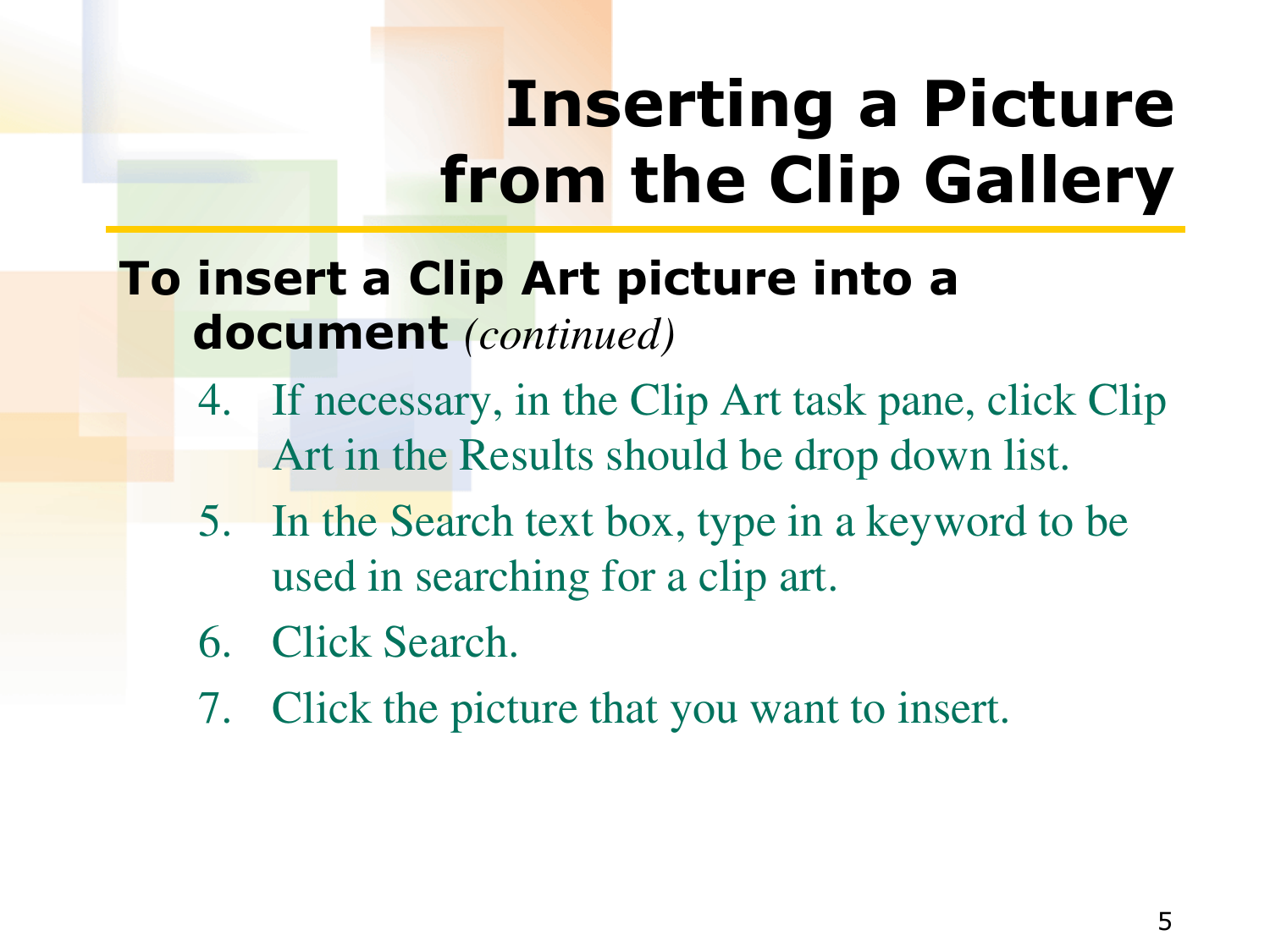# **Resizing a Picture**

#### **To size a picture using the sizing handles**

- 1. Select the picture.
- 2. Drag the left or right sizing handles to change the horizontal width of the picture.

#### *Or*

- Drag the top or bottom sizing handles to change the vertical height of the picture. *Or*
- Drag a corner handle to simultaneously change both the horizontal and vertical dimensions.